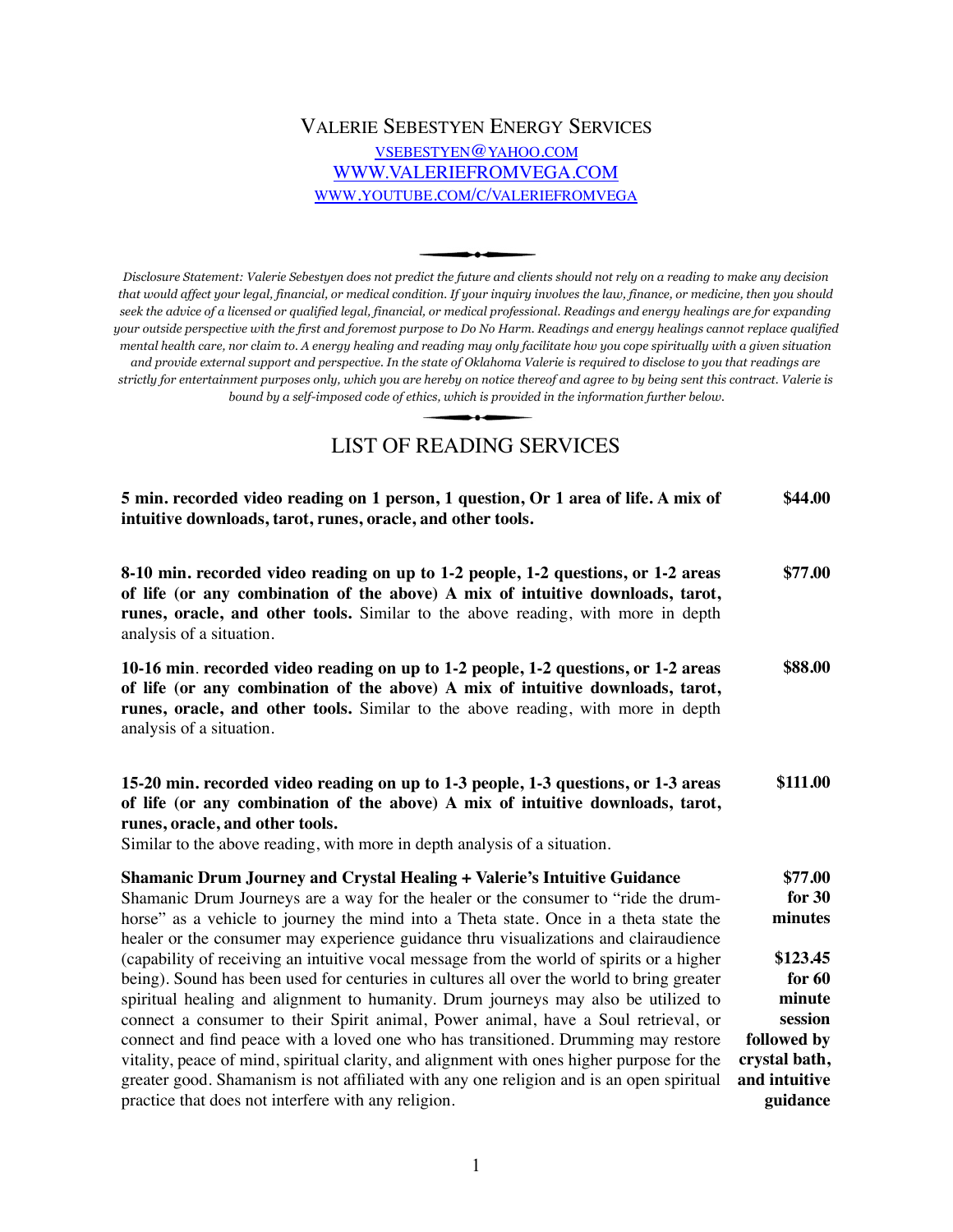#### **Reiki Crystal Healing and Energy Body Recalibration**

Reiki is a form of alternative medicine known as energy healing. Reiki uses symbols, palm healing, light touch (may also be hands free/touch free for distant healings or healings where the consumer does not desire there to be any contact), and crystals to evoke a universal energy field to encourage emotional, physical, and spiritual healing within a consumer. Reiki may be used to clear blocks and regain a flow of harmonious energy in consumers. Reiki may enable relaxation, reduce pain, speed up healing, and reduce other symptoms of illness or disturbance in the body, mind, and spirit. Reiki is not affiliated with any one religion and is an open spiritual practice that does not interfere with any religion. **\$77 for 30 minutes \$111.00 for 60 minutes**

#### **Gene Keys Reading + Valerie's Own Intuitive Guidance**

The Gene Keys is a system carefully and meticulously crafted over centuries of knowledge of astrology and esoteric arts combined to the specificity of your birth time, and birth location by Richard Rudd. The Gene Keys provides the consumer with their "Hologentic Profile," providing insight where a consumer may be living in their "Shadow"or "Gift" of each key, and inspiration on how to improve their quality of life and experience of life, to ascend to the "Siddhi" or the divine essence of each Key. The Gene Keys provide information to achieve solutions in ones life by sharing what your gifts are, the shadows that prevent those gifts from unleashing, and the full potential (siddhi) of a fully actualized Gift. In short, the Gene Keys teaches one the "Art of Living Well."

**\$111.00 for chart, small explanation of each key. \$222.00 for in-depth analysis of 1 key + intuitive** 

**guidance**

## **Events, Festivals and Spirit Fairs**

I am available for reading at corporate events or parties. If the event is for children and the parents of the children attending the party consent to a tarot reader, I will only use children-friendly tarot or oracle decks. We can arrange in advance whether you would like me to give 5 minute readings, 10 minute readings, 15 minute readings, or 20 minute readings per person.

## **\$100.00 per 1 hour,** *\$175 per 2 hours, \$250 for 3 hours, \$333 for 4 hours, \$411 for 5 hours, \$500 for 6 hours*

# **Terms of Service**

**Payment Terms.** For all readings under \$100.00, the full fee is due at the time your request is made, prior to the reading. Payment must be received by Valerie Sebestyen before the commencement of your reading. For readings over \$100.00, a 20% deposit is due at the time the reading is scheduled to reserve your appointment. Due to the time and labor required for the longer readings, you must reserve the appointment well in advance with a deposit. Within 24 hours prior to the scheduled appointment or right before your reading begins, full payment must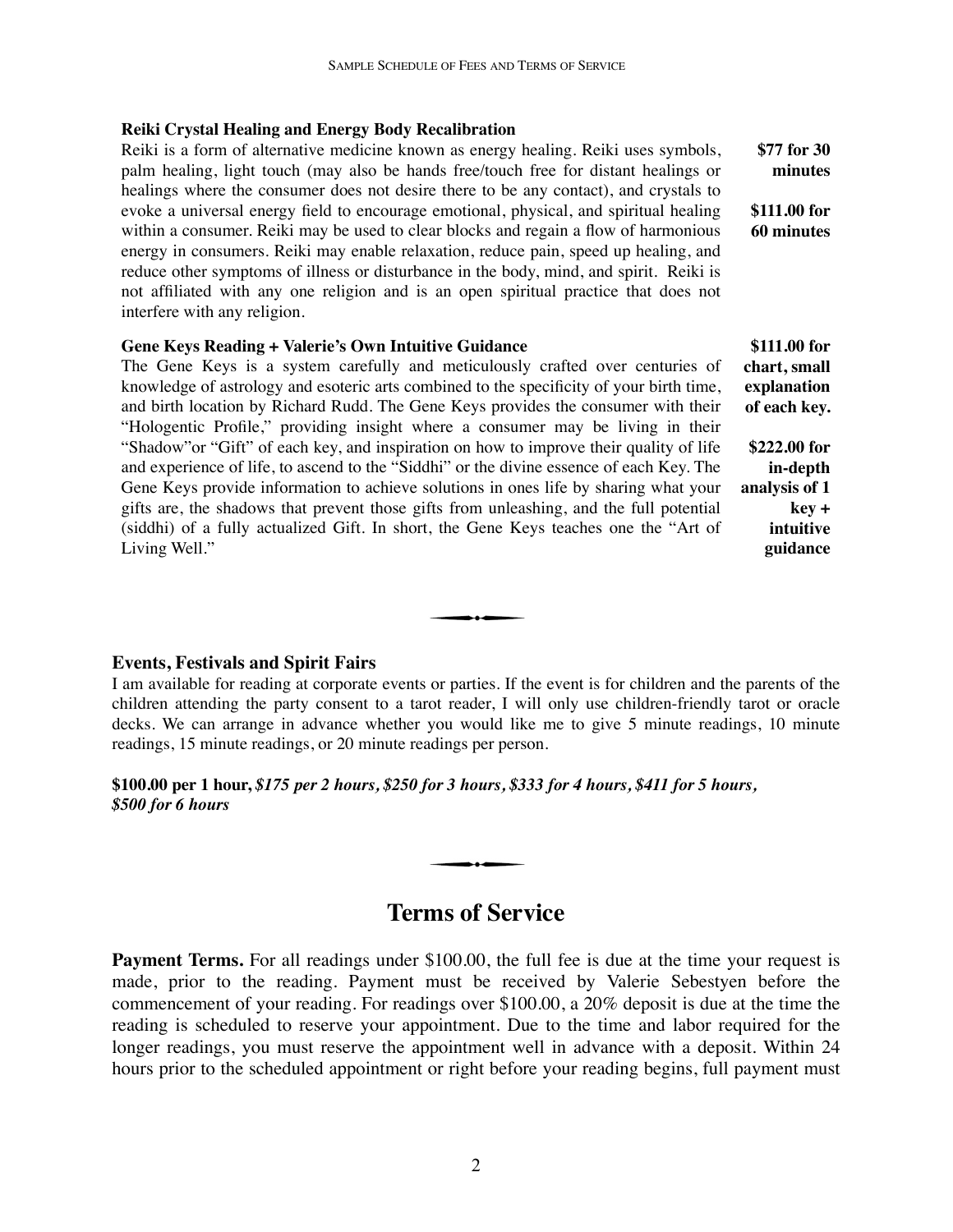be tendered to Valerie Sebestyen. Due to the difficulty with debt collection, all payments for reading requests must be tendered in advance.

**Payment Methods**. For online readings, Valerie Sebestyen accepts payment transfers through the third party platform(s) Venmo, ChasePay, or PayPal, so please be familiar with the privacy policy and terms of use for these third party platforms. Valerie Sebestyen is not liable for any mishandling by these third party platforms. For in-person readings, cash, PayPal or Venmo are accepted. Valerie Sebestyen does not accept checks or money orders. If your credit card is declined or payment is not properly transferred due to deficiencies on your end, then Valerie Sebestyen will be entitled to the balance owed plus a 25% interest as additional charge for the deficiency.

**Refund Policy.** Healings and readings by Valerie Sebestyen constitute a professional service and due to the nature of the service, time, energy and labor involved, all readings are non-refundable. However, if no reading was performed within 30 days of payment or your tarot professional has cancelled the reading prior to its commencement, then of course, your fee will be refunded to you in full. Valerie Sebestyen exercises great reasonable care and diligence in performing each and every tarot reading. If you are dissatisfied with your reading, please contact your tarot professional to see if an agreeable settlement may be worked out.

**Statement of Tarot Ethics.** A statement of ethics is provided at [https://www.tarottotes.com/](https://www.tarottotes.com/asset/coe.pdf) [asset/coe.pdf](https://www.tarottotes.com/asset/coe.pdf), which covers the ethical policy of Valerie Sebestyen, hereby integrated and incorporated into this Terms of Service.

**Scope of Ministry Services**. The healing and reading services provided are part of the ministry of Valerie Sebestyen who is a member of clergy accredited to or ordained by Universal Life Church and filed as a member of clergy and ministry legally in the state of Oklahoma.

**Disclosure of Limitations.** An energy healing or reading should never be used in place of professional services. Your reading cannot offer legal, medical, business, or financial advice nor does any portion of your reading from Valerie Sebestyen purport to do so. You should not rely on a reading to make any decision that would affect your legal, financial, or medical condition. If your inquiry involves the law, finance, or medicine, then you should seek the advice of a licensed or qualified legal, financial, or medical professional. A reading cannot replace qualified mental health care. A reading can only facilitate how you cope spiritually with a given situation and provide perspective and insight with the first and foremost purpose to Do No Harm.

**Video Reading Recordings**. Valerie Sebestyen may, at your option, provide video conference tarot readings through third party platforms or hosts, such as Skype, FaceTime or Zoom. These video readings may from time to time be recorded. If a video reading is recorded, you will be put on notice in advance of the recording. You are entitled to a copy of the video recording, though charges may apply. Before consenting to a video reading, please go over any questions or concerns you may have with Valerie Sebestyen. By commencing a video reading, you are consenting to the terms herein. Likewise, please be advised that you are not permitted to record video readings without express, written permission from Valerie Sebestyen. If you would like to record your video tarot reading, please ask before doing so.